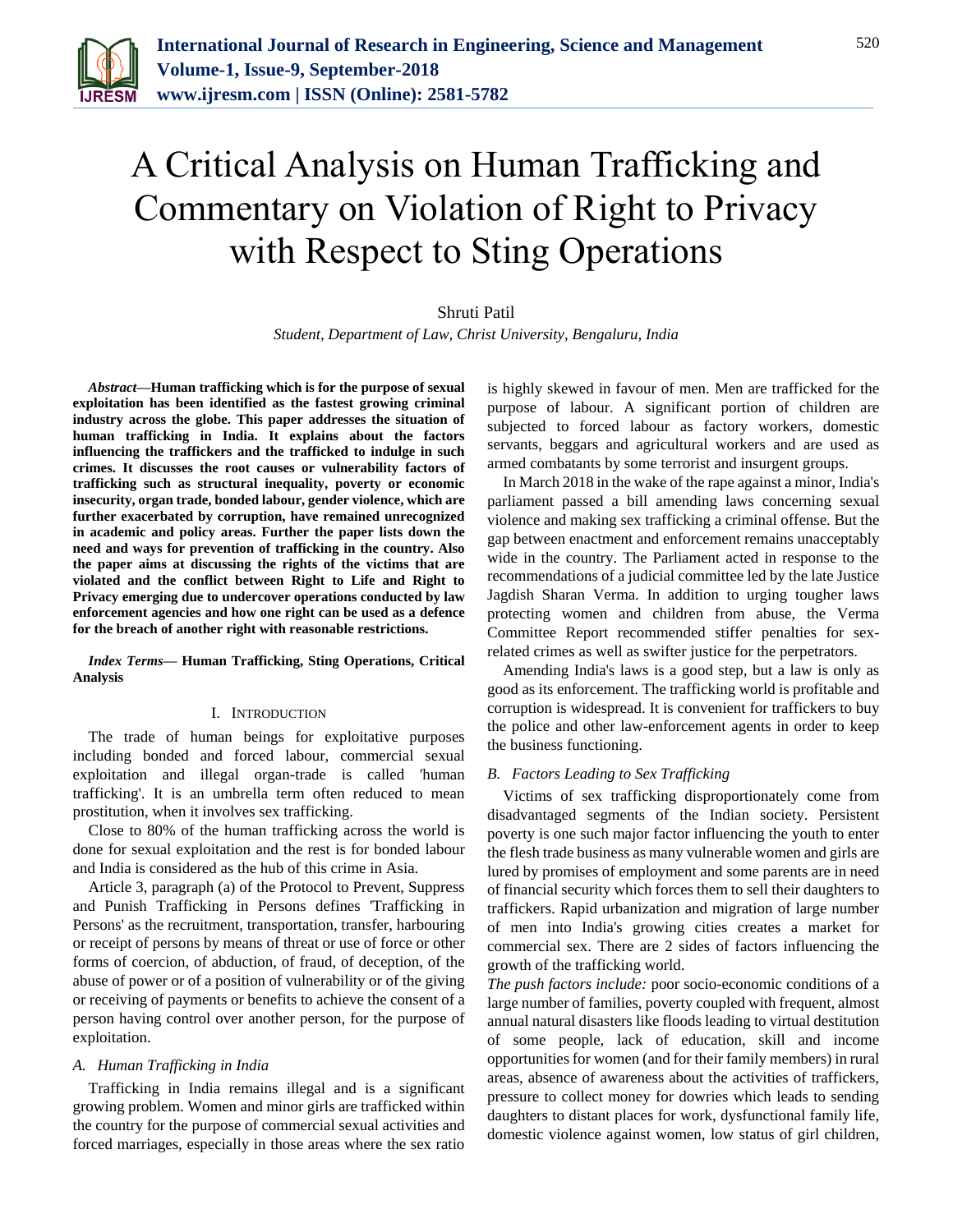

## etc.

*The pull factors are:* lucrative employment propositions in big cities, easy money, promise of better pay and a comfortable life by the trafficking touts and agents, demand of young girls for marriage in other regions, demand for low-paid and underage sweat shop labour, growing demand of young kids for adoption, rise in demand for women in the rapidly expanding sex industry, demand for young girls in places of military concentration like Kashmir in India in recent times, demand for young girls for sexual exploitation as a result of the misconception that physical intimacy with young girls reduces men's chances of HIV/AIDS, or of the myth that sex with a virgin can cure HIV/AIDS and impotence.

1) Supply side:

- Illiteracy, inadequate educational and employment opportunities
- Patriarchy, which is the main cause of discrimination of a girl child
- Erosion of traditional family values and pursuit of consumerism encourages the sale of women and children
- Racial discrimination, racism and related intolerance which makes women vulnerable to trafficking
- The media and new technologies which through advertising and commercialization of sex, present women's bodies as objects solely for sexual pleasure
- 2) Demand side
	- Male attitudes and the perception of women in the society
	- Pornography and its role in the growth of demand for sex
	- Patriarchy resulting in the unequal power relation between men and women
	- Consumerist behavior considering a women's body as a commodity for sexual pleasure

# *C. Need and Ways to Prevent Human Trafficking*

Men, women and children are being trafficked and exploited all over the world: 2.4 million have been trafficked into prostitution and bonded labour every year. It is impossible to reach a consensus on the true scale of the problem.

It is one of the worst violations of human rights since it denies the victim's right over their own person, their freedom and liberty, and forcibly extorts their labour exploiting them in innumerable ways.

As the extent of human trafficking is recognized, a number of approaches and methods are introduced to tackle the problem. The first step to preventing human trafficking and prosecuting the traffickers is therefore to recognize the complexity of the crime which cannot be resolved in a vacuum. Anti-trafficking strategies have to be embedded in every policy area.

The government must set up Health Care providers for the purpose of identifying the indicators of human trafficking and assist victims. With the assistance of the anti-trafficking organizations, low cost or free services should be enabled to the trafficked victims. They also should be given employment opportunities. The Attorneys also play an important role in the prevention of trafficking activities by offering the victims legal services and encouraging them to gather confidence and voice out the crimes against them.

Another way to prevent and spread awareness regarding trafficking is by students taking action on campus by joining clubs that raise awareness about human trafficking and initiate action throughout the local community.

Another most important way to reduce trafficking is to conduct 'sting operations' permitted by the law enforcement agencies where the officers are appointed to go undercover to catch people involved in the sex trade or labour exploitation. Since commercial sexual activities usually occur in private such operations are conducted, due to which the modesty of women is being outraged also breaching the Fundamental Right to Privacy of the women and minors.

## *D. Research Questions*

- 1. What are the Rights violated due to 'sting operations' and role of media of the trafficked victims?
- 2. Whether Right to Life can be used as a defence for breach of Right to Privacy?

# *E. Rights of the Trafficked Women and Children Violated Due to Undercover Operations*

The law enforcement agencies conduct these undercover operations in order to capture both the traffickers and the victims. Such operations violate the Fundamental Right of the victims under Article 21 which guarantees Right to Life and personal liberties and provides for every citizen to lead a dignified life.

The Supreme Court included Right to Privacy as a Fundamental Right and derived it from Article 14, 15 and 21 of Constitution of India. It was stated that the right is natural and subsists as an integral part to the right to life and liberty. It is also an inalienable right relating to a person's information or choices that he/she makes.

With such operations there is high risk of victims being subjected to media and are brought into the eyes of the public after which these victims undergo embarrassment and humiliation in the society as they are treated like criminals due to the involvement and role of media violating their Right to Privacy. The victims are often subjected to violence and are denied employment opportunities or even a status in the society for having been indulged or forced into trafficking activities.

In the case State of UP v. Kaushalya the women weren't given absolute right of privacy over their decisions in respect to their occupation and residence. The court decided as constitutionally permissible 'reasonable restrictions' on their movement. Right to Privacy is the right to be let alone. The victim is entitled to privacy and if there is an invasion, it must be done in good faith to save the life of that individual.